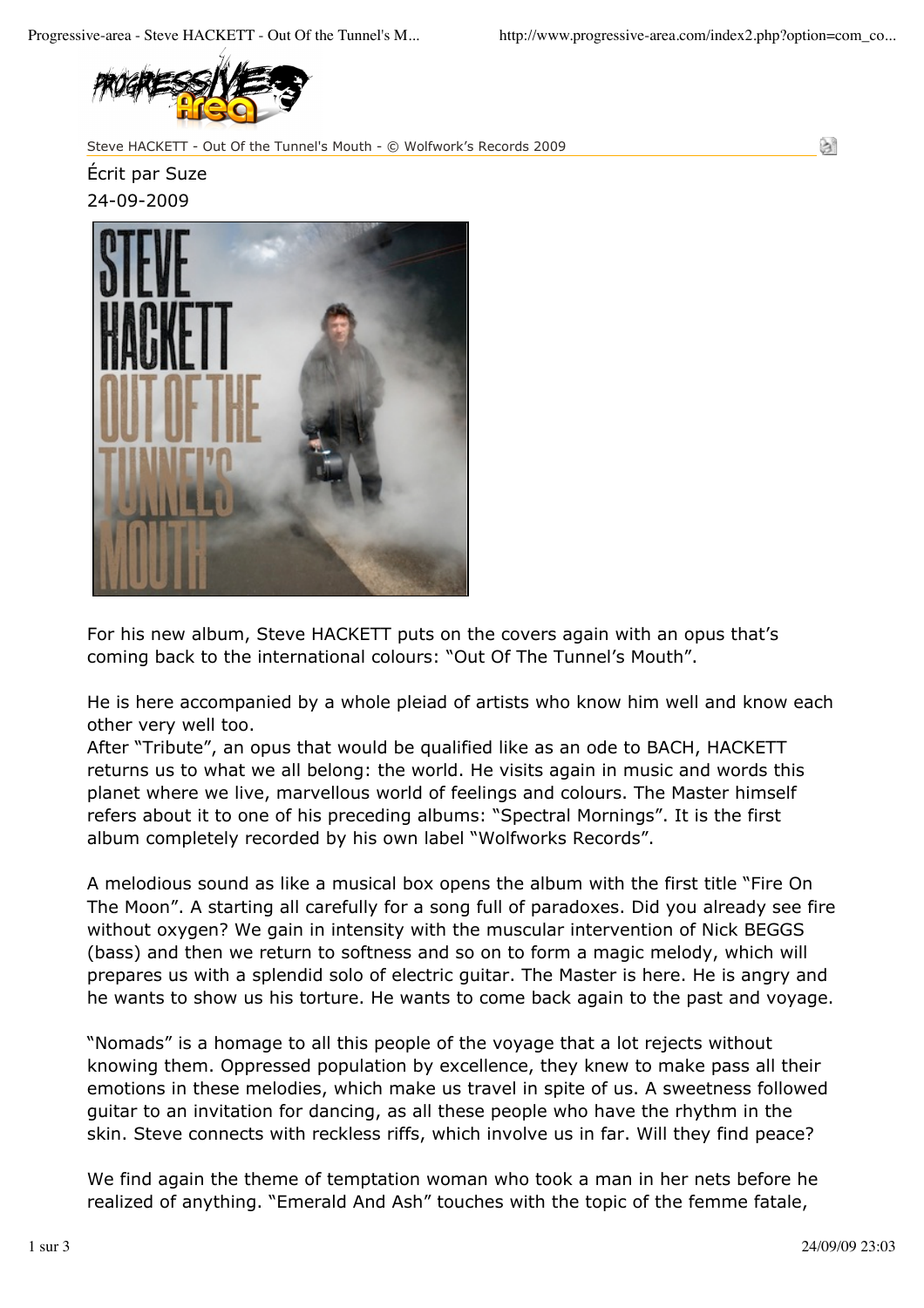several times approached in the first titles of GENESIS. In spite of the suffering which this woman can generate, who obtains worst by showing the best, it is a piece all with sweetness a power which we deal so as the dramatic of the situation is reflected by a guitar with tragic and obsessing intonations. Plaintive and throbbing riffs explore some sounds which let to us imagine a worthy film-script of a playwright. We can foresee the depravities of a man in front of the woman in all her splendour.

This is a title for people who need emergency to love and which affection the risk: "Tubehead". Nick BEGGS touches one of his favourite sounds, the guitar is eclectic and…electric which Steve doesn't waver to maltreat. No drum on this album but a crowd of other instruments, which finally, return the similar one well to it.

Sweetness takes again the top with "Sleepers". The guitar becomes romantic and the violins are of setting for this piece inspired by a message sent from Italy: "All the sleepers send you their dreams". We penetrate in the phantasmagoric universe of the dream where grinds melodies slip the ones on the others to come get mixed up in the reality of our unconscious desires. This marvellous piece charms us meanwhile nearly nine minutes.

A bridge between the styles, between the generations, between the old and the new one, between softness and power, "Ghost In The Glass", puts in honour this instrument that takes life under the hands of the Master. Violin and Viola superbly wire for sound the bottom of this instrumental piece.

A completely different trick, "Still Waters", a Blues piece. A hot voice, waving choruses, a guitar that gives all its heart. Blues met Gospel in New Orleans, Steve had adored it and all feels it. Jo LEHMAN is at the origin of the words of that song which releases an almost animal sensuality, a call in the night.

The last piece of this album, "The Last Train To Istanbul", takes us along in the magic world of the Orient. Steve found the inspiration of it in course of a voyage to Sarajevo where mysterious melodies took him along on a marvellous flying carpet, which had of cease to torture the meanders of a fertile inspiration. A whole series of sounds return to an atmosphere of thousand and one nights. One easily imagines a musical and human tour through the enigmatic Orient with one of the most romantic destination on train: Istanbul. Paroxystic romanticism put forward by a hypnotic electronic drum.

This marvellous album made me dream. It made me imagine the unimaginable. It confirms that Steve HACKETT is well a citizen of the world when he has composed it; magic melodies, throbbing, doleful; shimmering solos of guitar; emotions that make it possible to feel his imagination; a compact team; an extraordinary Steve HACKETT. The years pass, but I have met there a man eternally renewed by his passions. An ode to the life, the love and to the world. That comes from a great Gentleman